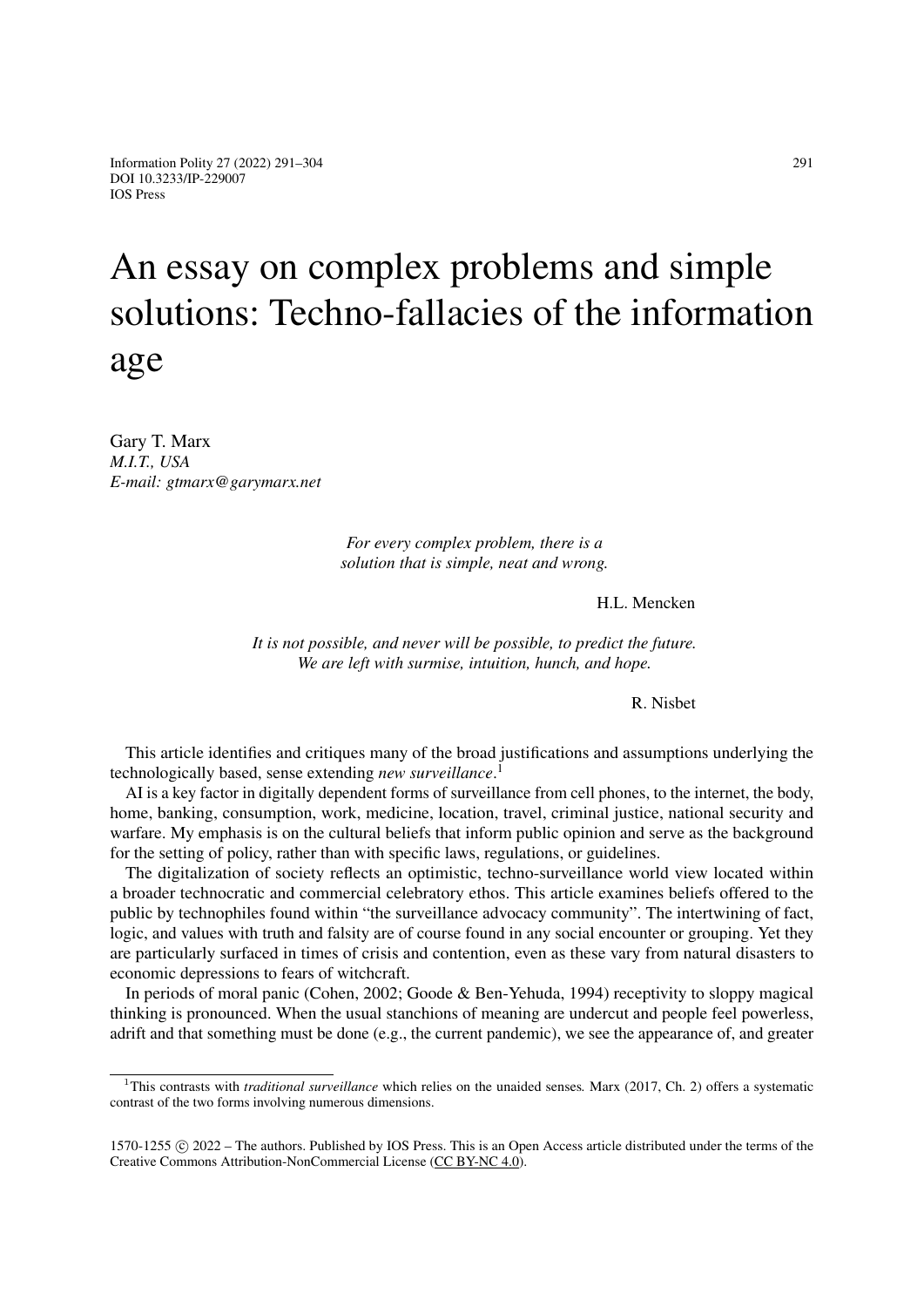receptivity to, exaggerated beliefs and sloppy thinking. Novel times, lacking strong precedents, offer advocates freer range to make claims far beyond available evidence. Unleashed technologies, untested interventions and loony policy suggestions (drinking Bleach as a response to Covid) are prominent. Armies of moral and economic entrepreneurs appear to spread the word and for many persons common sense, let alone critical thinking, is suspended.<sup>[2](#page-1-0)</sup>

In a recent book (Marx 2017, Chapters 7,8,9) I used fictional narratives devoted to work monitoring, policing and security and protecting children to illustrate 44 *techno-fallacies* of the information age.<sup>[3](#page-1-1)</sup> I encountered the latter in decades of watching and listening to surveillance talk. Because of the book's space limitations, the fallacies were simply listed with little discussion. Here I offer a fuller discussion of some of the fallacies that are applicable to AI and related digital forms as expressed in myriad surveillance, monitoring, sorting, predictive and prevention technologies.

The fallacies do not represent ideology as a totalizing, monolithic, closed system. Rather, they are loosely constructed worldviews involving problem definitions, explanations, justifications, and directions for action. The surveillance ideas discussed share with more developed ideologies a certainty amidst unexamined assumptions, a mixing of facts and values and calls for action. Given the strongly felt pressures of the moment ("something must be done") and entrepreneurial zeal, such claims too often go unanalyzed.

The analysis of surveillance worldviews offered here is in the tradition of sociologist Karl Mannheim (1955) if more humbly and with awareness of the paradoxical nature of claiming that the outsider could be fully outside.[4](#page-1-2) Some aspects of the views considered are empirically wrong, logically inconsistent, or morally questionable. But this critique is not a total rejection. The worldviews intermingle compelling values, facts and social analysis with the dubious and even the outrageous. It is the mixture that makes the topic compelling and challenging. Nor do I cover all the possible fallacies.<sup>[5](#page-1-3)</sup>

The worldviews discussed here are not set apart from other ideological systems, which also contain inconsistencies, self-serving claims disguised as high principle, deceptive facades, misleading statements, empirical errors, and both unsupported and irrefutable claims. As will be briefly noted at the paper's end, surveillance technophobes have fallacies as well. The dominant surveillance discourse is not necessarily richer in these than the belief systems of opponents (a task for systematic empirical research to determine). However, consistent with Gramsci's (Forgacs, 2000) observations, the technophilic views are *dominant,* and individuals are not equal in their ability to create and propagate surveillance worldviews. As such, there is a case for analyzing the dominant views in more detail.

<span id="page-1-0"></span> $2$ I am grateful to Krystle Shore for suggesting the sub-type of "crisis-driven techno-fallacies". The causal links between the appearance of new beliefs and public "demand" and receptivity to them is relatively unstudied in different contexts, as is the nature, and career, of beliefs associated with different types of problem or crisis a technology addresses. The more traditional, clearly defined, narrower, static and isolated the problem, perhaps the greater the tilt to more supportable beliefs more supported by logic and evidence.

<span id="page-1-2"></span><span id="page-1-1"></span><sup>&</sup>lt;sup>3</sup>Parts of the introduction and conclusion draw from the truncated chapter 12 in Marx 2017.

<sup>4</sup>Of course, Mannheim's independent analysts have social locations, interests and blind spots as well. Believing in empiricism, logic and the higher aspects of western civilization reflect value commitments. But there are some central differences as well, such as adhering to an open, self-interrogating critical standard beyond specific contexts and awareness of the impossibility of ever being fully outside.

<span id="page-1-3"></span><sup>&</sup>lt;sup>5</sup>The number of fallacies is already too long (and to honor one of them: more need not be better!). The initial draft of the book chapter (web.mit.edu/gtmarx/www/techno\_fallacies.html) had 44. More could be added: confusing the simulacra with the phenomenon; saying I'm sorry makes it! More could be added: confusing the simulacra with the phenomenon; saying I'm sorry makes it ok; crooks and suspects have no rights; contemporary wars can be won with finality; if a democratically elected leader does it is not illegal; confusing what is possible with what is, or is likely; good motives excuse bad outcomes; imputing competent, technique based intentionality to outcomes we like in the face of fortuity, while imputing ill will, incompetence and conspiracy to outcomes we don't like; the rush to inherent trade-off talk before analysis and offering ways of weighing choices.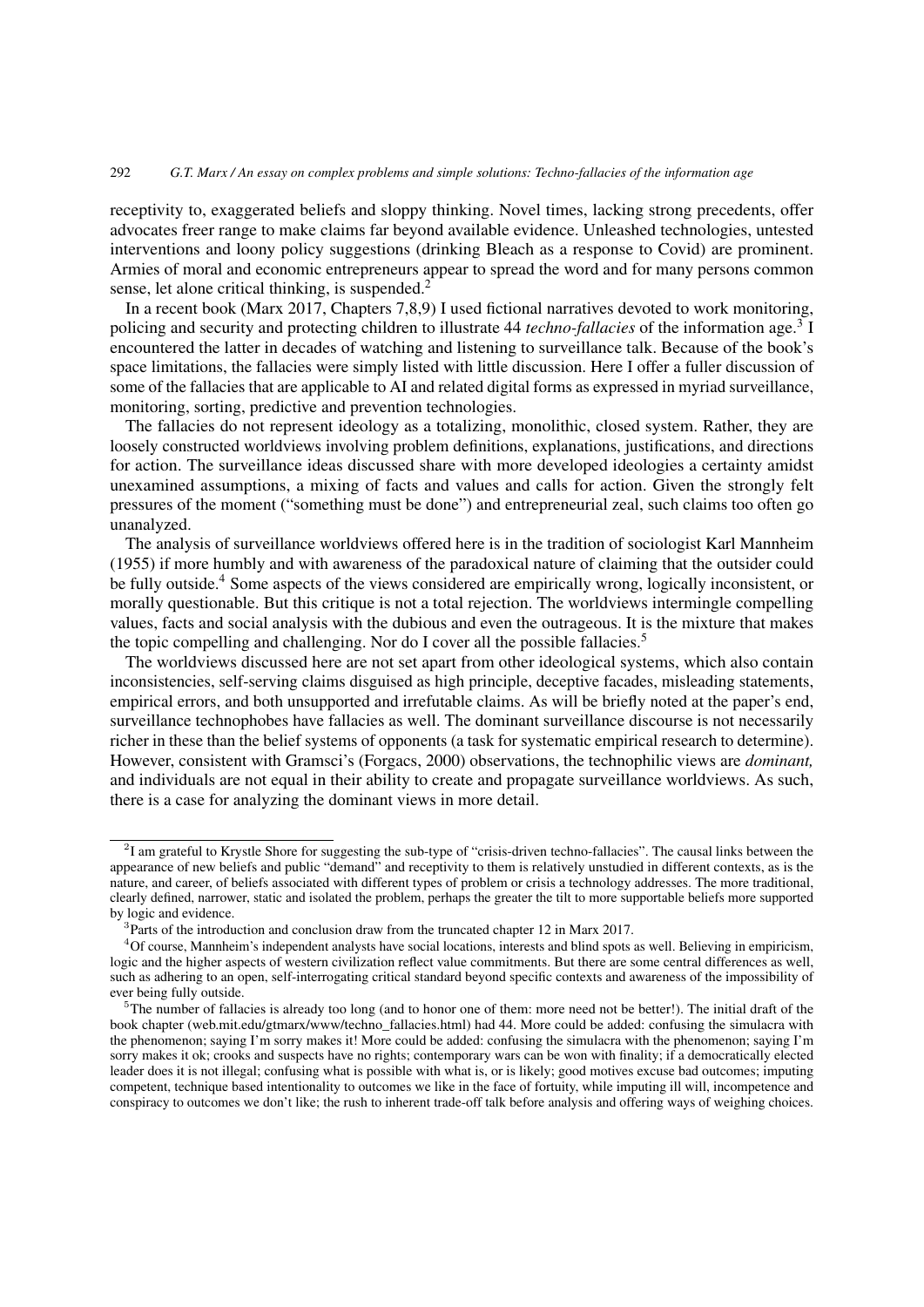## 1. Techno-fallacies

In years of listening to surveillance rhetoric I often heard things that, given my knowledge and values, sounded wrong, much as a musician hears notes that are off key. These involve elements of substance as well as styles of mind and ways of reasoning.<sup>[6](#page-2-0)</sup>

Sometimes these fallacies are frontal and direct; more often they are tacit, buried within seemingly common-sense, unremarkable assertions. It is important to approach the commonplace in a critical fashion – whether for groups we disagree or agree with.

Some fallacies are empirically false or illogical. Other fallacies involve normative statements about what matters and is desirable. These reflect disagreements about values and value priorities. To label a normative belief a fallacy more clearly reflects the point of view of the labeler and goes beyond Mannheim's methodological neutrality. However, normative positions are often informed by empirical assumptions (for example, believing that negative sanctions work better than rewards as motivators). In sniffing out fallacies, one must identify and evaluate the intermingling of fact and value and the quality of the facts (Rule,1978; Bell, 1997). At a very general level, people often agree on values (though they often disagree over how to prioritize and implement these). Disagreements are more common over what evaluation measure(s) and specific tools for judgment are most appropriate and over how evidence is to be interpreted, with respect to what it says empirically and to it's meaning for a given value such as liberty or voluntarism.

I will consider two broad types of fallacy: those involving beliefs about technology per se and those involving humans and values.

# *1.1. Fallacies of technological determinism and scientific and technical perfection*

With many of these fallacies we see logical and/or factual errors and faulty conclusions under the sway of technology infatuation and the engineering of social control. They reflect an overly optimistic, even utopian, faith in the efficacy of technology and its ability to solve problems without simultaneously creating new ones. The often disingenuous and self-serving hype of entrepreneurs can mask the role played by humans and the weakness of science in addressing and prioritizing value questions.

# *1.1.1. The fallacy of autonomous technology, emanative development, inevitable adoption and happy endings*

The technology is seen to drive itself and follow an internal logic that must unfold. It's as if the technology resulted from immaculate conception, apart from human will or interests. This fallacy ignores the role of values, design, interests, contexts and contingencies in technical developments. Technology grows out of specific historical and social settings rather than being external to them.

Maximal gains from technology are expected and likely costs (if acknowledged) are minimized. Here we see assumptions of inevitability and irreversibility and optimism regarding outcomes. The assumption of an unstoppable, progressive (in both a technical and social sense) logic of technological determinism obscures responsibility and alternative approaches, as well as history. The development of surveillance technologies is hardly self-evident. The statement, "you can't stop progress" cries out for social and

<span id="page-2-0"></span><sup>&</sup>lt;sup>6</sup>See for example Lee and Lee (1939), Lowenthal (1949), Shils (1956), Hofstadter (1965) regarding simplistic, manipulative, non-refutable, demagogic, sloppy, heated, energized, dark, conspiratorial, paranoid, apocalyptic, Manichean, true-believer rhetoric and propaganda that continue to find such fertile ground in sectors of the United States.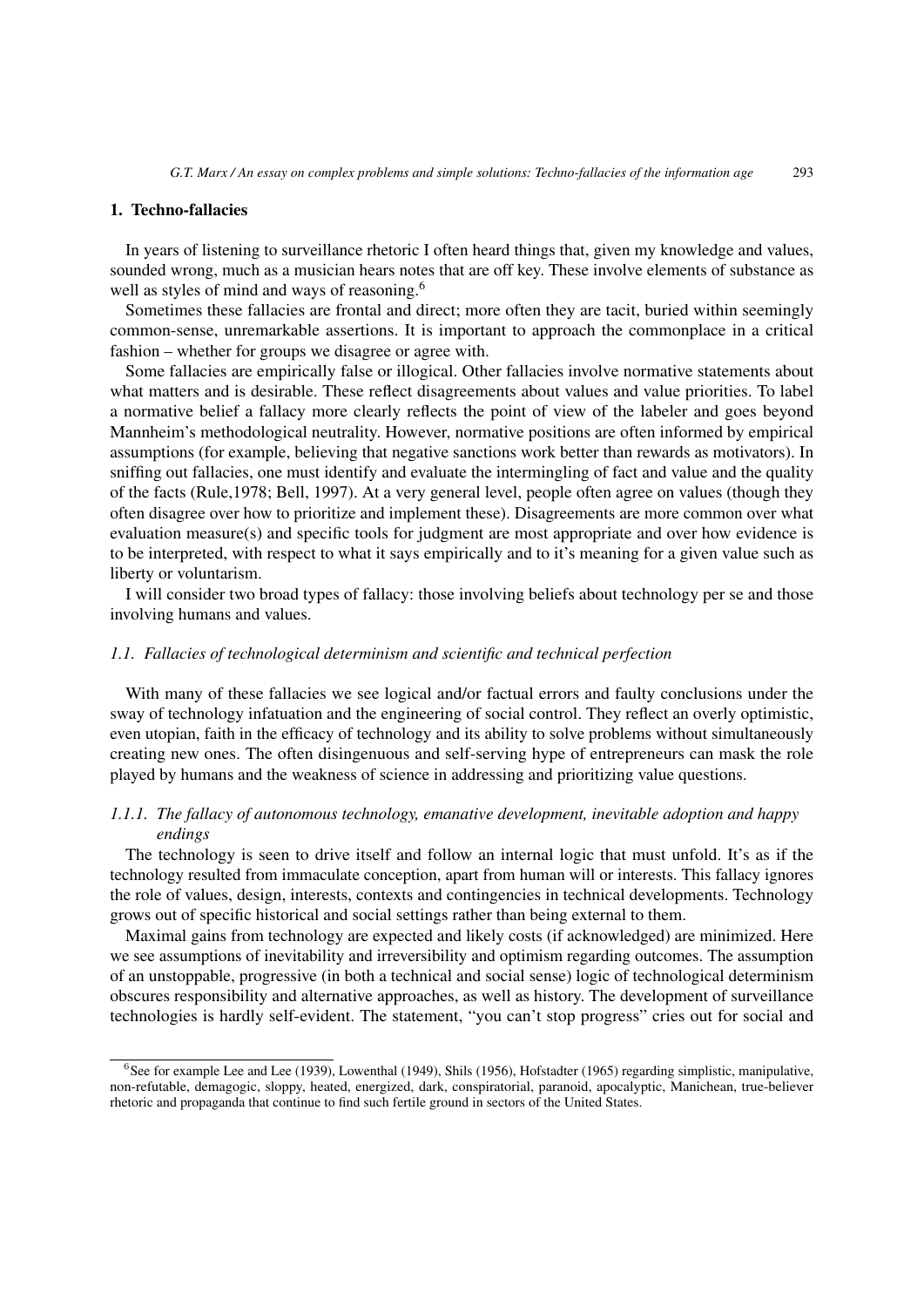cultural analysis of the meanings of progress. There are no natural laws that require particular technical developments and applications, and rarely can the social meanings and impacts of new technology be fully anticipated. We need to ask, "what are the likely consequences of using this technology, and how does its use compare to that of other technologies and to the consequences of doing nothing?"

# *1.1.2. The fallacy that greater expenditures and more powerful, sophisticated and faster technology will continually yield benefits in a linear fashion*

This is the American-inspired ideal that bigger is better; it might be termed a techno-phallicsy as well. With respect to opening up the coffers and ratcheting up the technology, we face issues of appropriateness of the technology, proportionality, threshold and time frame. There's nothing inherently good or bad about the increased power of a technology. Our judgments must flow from analysis, not from the ability to increase the dosage. As Simmel (Coser, 1964) noted in situations of conflict, more may simply result in escalation, as opponents turn to equivalent means and discover ways of neutralization.

Greater speed can ironically offer advantages of currency and prevention but, in tandem with enhanced speed, there is less time for careful deliberation. Surveillance agents may tilt toward the kind of data that can be immediately gathered and processed, which may not be the kind of data that are most important or supportive of fairness or justice. With respect to linearity, as with medicine, one usually reaches a point where increases in dosage do not have equivalent therapeutic effects (e.g., some aspirin will help, but if you take the entire bottle, you may die).<sup>[7](#page-3-0)</sup> This aspect is central to the next fallacy.

# *1.1.3. The fallacy that if some information is good, more is better*

Issues of converting data to knowledge, data overkill, information glut, and drowning in data need consideration. For example, the East Germans were apparently able to tap most phone calls of West German and NATO officials, but do not appear to have been able to make very effective use of this. The quality not the quantity of information is what matters. The U.S. Census has found that samples of the U.S. population reveal more reliable data than is the case with data collection on the entire population.

Of course, the enlightenment heritage of asking questions and valuing knowledge is fundamental, but that doesn't mean that all forms of personal information must be widely available or maximally processed ("e.g., "we never know when we might need it"). Openness can have negative consequences in some contexts (e.g., diplomacy, strategic endeavors, manners). At times, it is morally, strategically and practically better not to know, and at other times, "it's none of your business".

#### *1.1.4. The fallacy that technical solutions are always to be preferred*

This is an error in both logic and definition. An even stronger version holds that when there is a technical problem (or better, a problem tied to the technology) there must be a technical solution. For example, a common response to problems created by Caller-ID (e.g., revealing unlisted numbers) or eavesdropping devices is to come up with a counter- technology that blocks or distorts. But such problems could also be addressed by regulating, prohibiting or limiting the technology and by education and manners. In a different context President Reagan's "Star Wars" program was a continuation of the early response to atomic weapons which involved building bomb shelters and bigger bombs. An alternative was to define the problem as calling for understanding of mutual grievances, negotiation and disarmament. Renee Shelby (2020) offers a nice example of how responsible design and more explicit attention to

<span id="page-3-0"></span><sup>&</sup>lt;sup>7</sup>Yet in a wonderful example of the centrality of contingency, aspirin, even in small doses, can be harmful (e.g., for babies or people with blood clotting issues, etc.); thus there is a circumstantial element to appropriateness.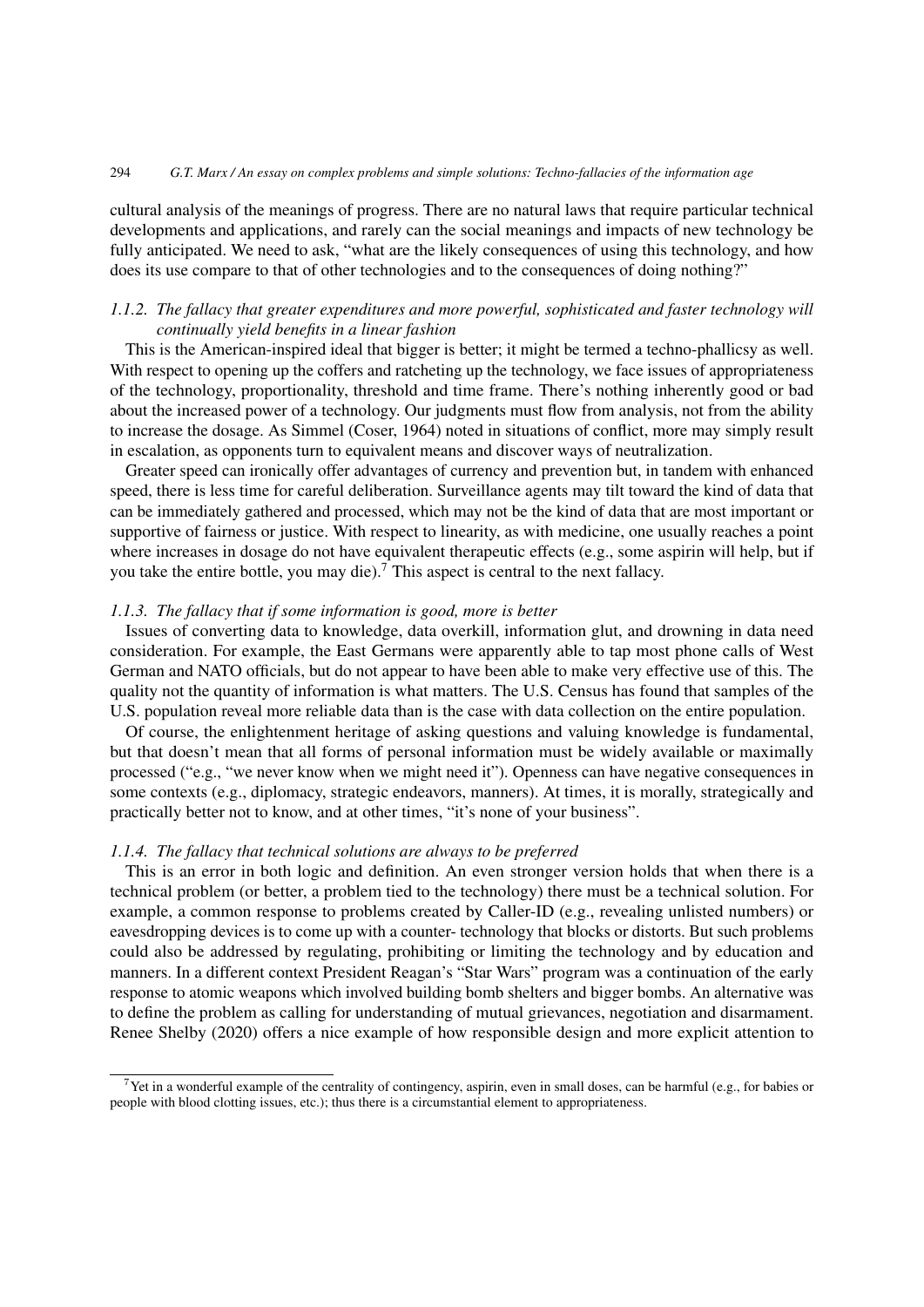values embedded in technological solutions to sexual violence (rape kit, reporting app) could create more meaningful, victim-centered interventions.

Rarely will complex problems existing within contexts of human liberty, conflict, and creativity yield best (or only) to simple technical solutions based on stand-alone, causal explanations. Even when all goes according to plan, at some point, the technology may malfunction, and given enough time or cases, it is likely to. A society that can only maintain civil behaviour by technical means is a society in deep yogurt.

# *1.1.5. The fallacy that correlation must equal causality*

This is a re-occurring failing of those in the persuasion business. Given dynamic conflict settings and a large number of interacting variables, it is often difficult to say with certainty that tactics work as well as advocates claim, nor that they fail as badly as critics claim, absent empirical specification and qualification.

A given cause or level of analysis is presented as sufficient for explaining and/or offering a simple (often unitary) solution. As the H.L. Mencken quote at the start of the paper implies, many problems have a multiplicity of causes at different levels, and the causes may show varied interactions (although if the Mencken quote is applied too universally, it illustrates its central idea). Also lurking here is the sub-fallacy of focusing on a minor cause. Misplaced responsibility is another sub-fallacy. Michael Welch (2003) shows how the moral panic of the 1990s led to the criminalization of immigration.

Even when very strong correlations are present, inferences of causality can be difficult to disprove. Consider a story about a young man who each evening played the flugelhorn in the town square. He refused any tips. When asked why he came each night to play, he responded, "to keep the elephants away". He was told, "there are no elephants here". To which he replied, "you see".

# *1.1.6. The fallacy that the facts speak for themselves*

Data are not knowledge. Seeing should not automatically be equated with believing. The facts do not speak for themselves. They are inert artifacts. Any human knowledge, no matter how powerful, valid and useful is always abstracted out and partial. It represents a fraction of what might be attended to, and it might be intended to deceive.

Buried deep within this fallacy are sub-fallacies of literalism, universalism, sample representativeness and acontextuality. Here a normative principle or empirical finding is asserted with no qualifications or allowance for shadings, contingencies, mitigating circumstances, atypicality, or context.

The discretionary elements regarding measurement, standard-setting and interpretation must be seen. Alternative measures and seeing a fuller picture could suggest different meanings. To adequately interpret we need to know what is specific to the setting and how data determination and interpretation are constructed. "Objectivity" buried in tech narratives (along with strategic and heightened assumptions of risk) allow such practices to go unnoticed, much less critiqued. $8$ 

#### *1.1.7. The fallacy of delegating decision-making authority to the machine*

When human life and life chances are involved, there are risks in automatically delegating decisionmaking authority to a machine, absent human review, as commonly happens. As William James (1950) argued, "the art of being wise is the art of knowing what to overlook". Discretion – a capacity that is central to wise actions – can be severely limited by the automatic quality of the machine. As proponents claim, machines can be programmed to ignore variables deemed not to count by programmers such as

<span id="page-4-0"></span><sup>&</sup>lt;sup>8</sup>A nice example of involving electronic location monitoring is in Shore (2021).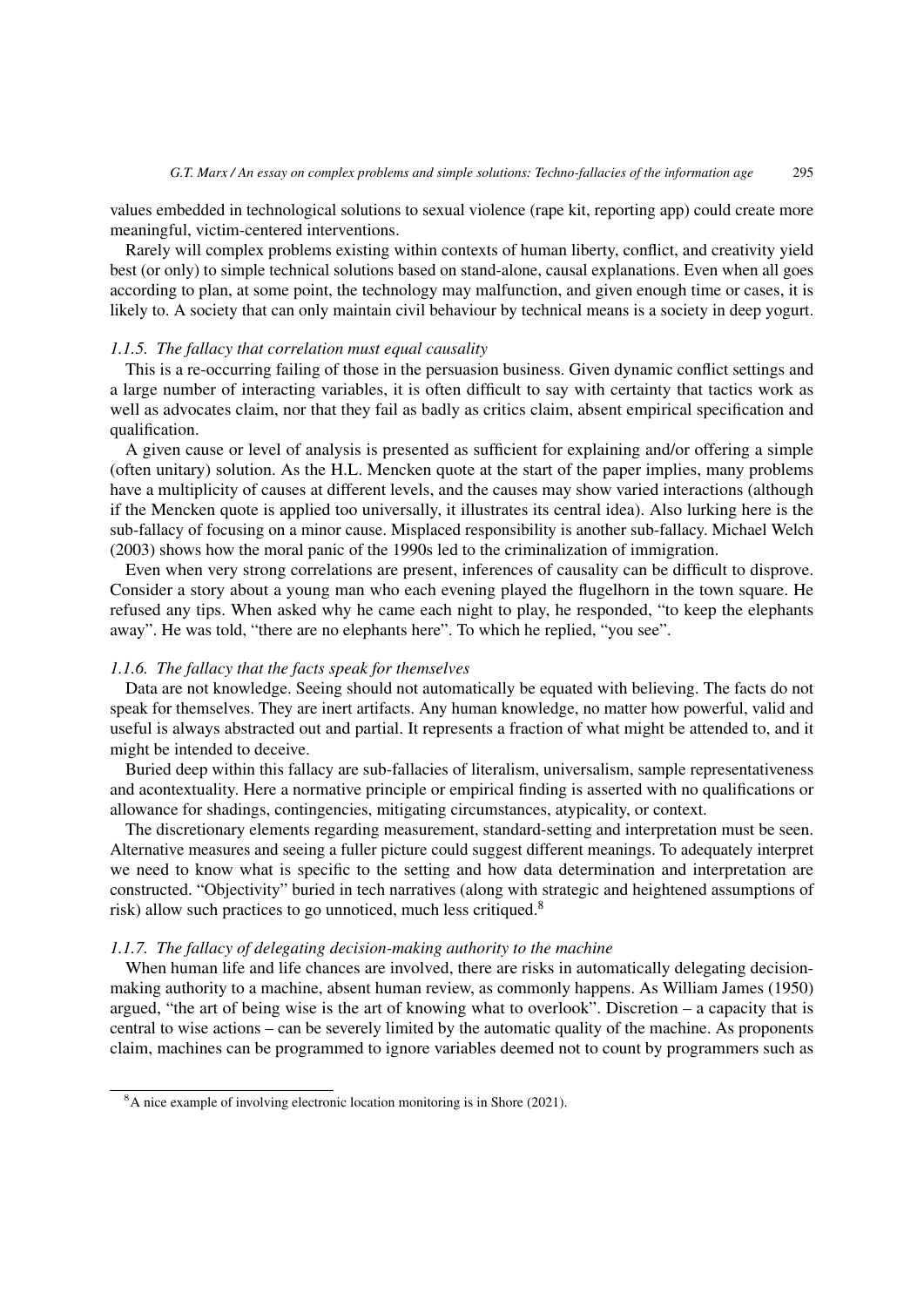religion or gender. Yet, because computer programs rely on selected broad categories of information, they are not equipped to deal with much of reality's richness, atypical cases and sudden, unexpected developments the way a human can. The nightmare version of this is a war automatically generated in response to faulty data from sensors. Elephants, as well as soldiers (one's own and adversaries), step on land mines.

# *1.1.8. The fallacy of explicit agendas*

Beyond goals that are not unitary, well thought out or in conflict, surveillance advocates may deceive subjects and the broader public in the reasons they give for using a tactic. It is wrong to automatically assume that the technology is applied only for the publicly stated, rather than unstated, reasons, including obfuscation. Such proclamations may receive legitimation when offered by elites. But even when sincerely offered as ideals, applications on the ground may serve other goals, whether for practitioners or the organization. For example Benjamin Fleury-Steiner (2019) nicely illustrates how the rhetoric surrounding a web platform Amazon designed for ICE (the U.S.'s Immigration and Customs Enforcement agency) obscures and distorts ICE's objectives and abuses. Video surveillance ostensibly undertaken to counter theft has been used as a cover for gathering information during unionization drives.

In addition to asking what the agenda is, we must ask, "whose agenda? whose goals?". In settings of crisis and risk, with the blurring of lines between the public and the private, ostensibly public goals may be undercut by commercial goals and ostensibly caring goals may be overwhelmed by coercive goals. In delegating enforcement of red-light violations to private contractors, cities such as San Diego and Washington, D.C. ran the risk of confounding the ostensible goal of public safety and justice with the business goal of profit maximization. Beyond the private sector, the city, too, while talking about traffic rules (whether for speeding or parking) may have as a more basic goal maximizing revenue. The mixing or obfuscation of goals with such delegation can also insulate and distance government from accountability.

## *1.1.9. The fallacy of the sure-shot*

Here we see a loose canon related to the fact that loose cannons may over-or under-shoot the target. This fallacy assumes that surveillance obtains its goal with laser-like precision and has no impact on adjacent or unintended targets and broader surroundings. But in a complex world much can go wrong and there are often missed shots and second order and spillover effects, as well as unrecognized tradeoffs.[9](#page-5-0) The biases and failures of AI-fueled facial recognition technology (NIST, 2019) are illustrative, as are the early injustices of computer matching and profiling reported in Marx and Reichman (1984). Beyond errors, there may be subject displacement. As research on video surveillance and crime suggests, a problem may simply be moved. With respect to displacement a prosecutor notes, "the bad pennies never get lost, they just move from one pocket to another".

Fallacies can be inextricably interlocked and function in tandem to spread obfuscation dust (note how this overlaps with several including that of the fail-safe system below).

# *1.1.10. The fallacy of a passive, non-reactive environment*

The previous fallacy too often assumes that environments, especially those where there are conflicts of interest, are passive rather than reactive. But subjects often find ways of thwarting surveillance and

<span id="page-5-0"></span> $9$ In a criminal justice example, a good profile of offenders may increase arrests among the less competent, but make it easier for skilled offenders knowledgeable about the system to avoid detection. The smaller a camera lens the easier it is to hide, but the more limited the range.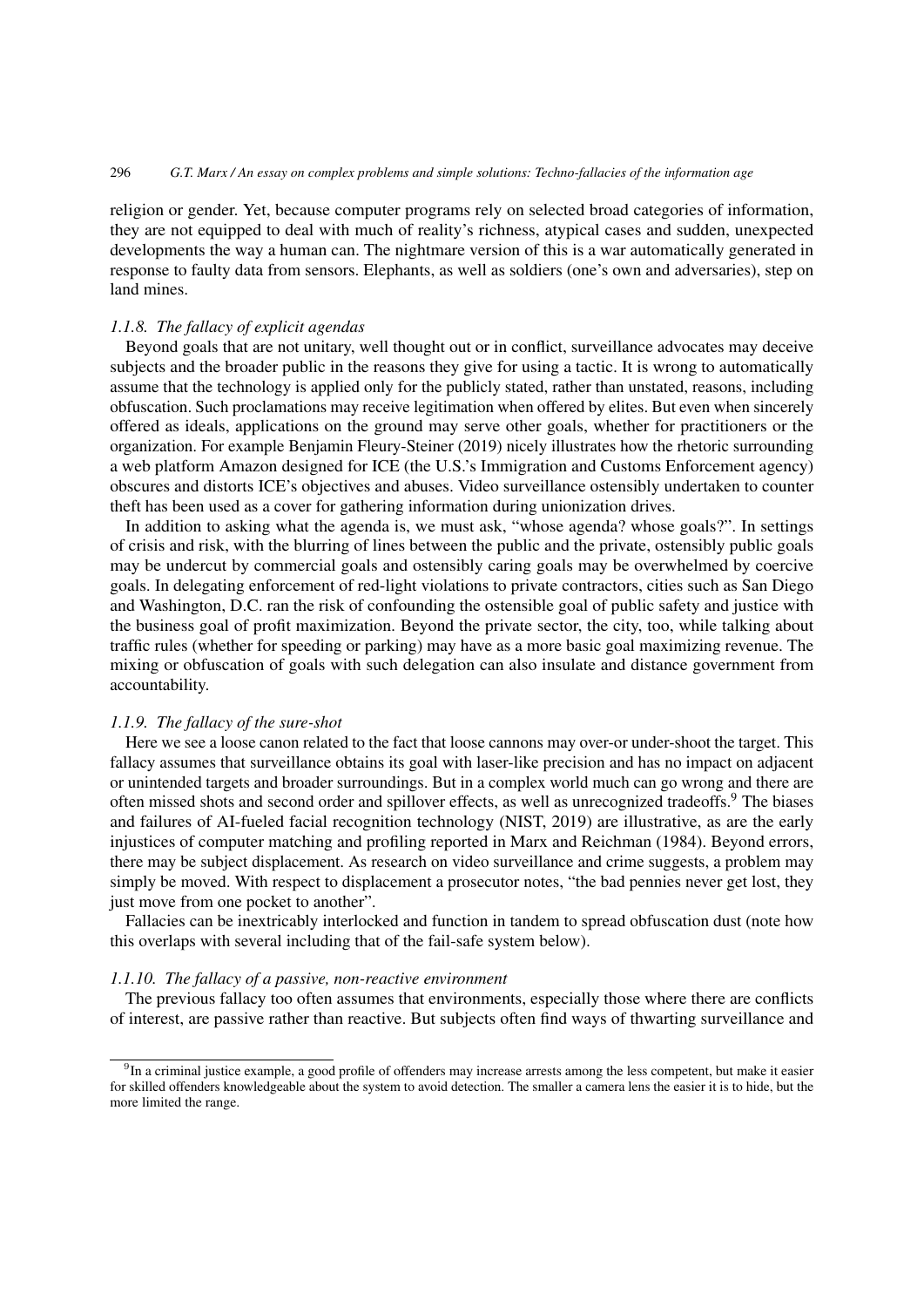machine predictions via reverse engineering. Innovations in surveillance must be seen as variables in dynamic situations. When combined, humans and machines are co-constitutive in creating new contexts. The failure to note the changes (like generals always fighting the last war) is a factor in technological failures.

There is a Social Heisenberg principle in which the act affects what is acted upon in a changed environment. This may be particularly noticeable over time, as the effectiveness of a solution lessens. New controls create new challenges and opportunities. Every lock has a key. Any solution that one group of smart people creates can usually be circumvented by another group, whether through technical or social means. There are always tacks in the shoe.

# *1.1.11. The fallacy of the short run*

A focus on success in the present may mean a failure to consider longer-range negative consequences, including undesirable precedents and creeping encroachments upon liberty. Consider the story about the person falling from the top of a 200-floor building. As the 150th floor is passed, a friend on that floor asks, "how are you doing?". The reply, "so far, so good".

# *1.1.12. The fallacy of the free lunch or painless dentistry*

There are no free meals, and your teeth may hurt when the Novocaine wears off. Those under the sway of this fallacy may ignore or fail to see collateral costs, especially when they involve powerless groups and future costs. But any format or structure both channels and excludes, generating trade-offs.

In gaining one advantage we may lose another (e.g., breadth vs. depth, validity vs. low cost, short vs. long term gains, solve one problem while creating or worsening another). If nothing else (and in a highly interdependent world with imperfect knowledge, there almost always is something else), a given use of resources involves forgone opportunity costs. In the case of police for example, where might some of the vast expenditures for equipment go instead (training, better working conditions) or to social services involved in order maintenance and community support?

## *1.1.13. The fallacy of the 100% fail-safe system*

In complex environments rich in uncertainty, machines and those who run them can be imprecise and fallible. As the work of Perrow (1984) on Three Mile Island, Vaughan (1996) on the Challenger disaster, and Tenner (1996) on a broad range of technologies suggests, mistakes and unintended consequences adhere and inhere.

Claims such as, "but the computer says" or "it's in the computer" are offered as equivalent to laws of nature. But being "in" the computer guarantees neither accuracy, nor appropriateness. Human agents have set the rules for collecting, entering, and analyzing the data; even machines may do it through processes incomprehensible to humans. Yet given the messiness of the real world the best made plans are too often awrysome. Consider some of the problems initially found with the use of electronic location-monitoring devices for those under house arrest in which mylar in the walls gave false readings or that eating a poppy seed bagel can cause one to fail a drug test. Even where the measure is in principle valid and reliable, it may be incompetently applied or thwarted by subjects.

## *1.1.14. The fallacy that the means will never come to determine the end*

Albert Einstein observed, "perfection of means and confusion over ends seems to characterize our age". To a person with a can opener, the whole world looks like a can. *Where here is a way, there is often a will*. The means too often impact and can even determine the end; a related form involves the ritualistic danger of the means becoming the end. (Merton, 1956).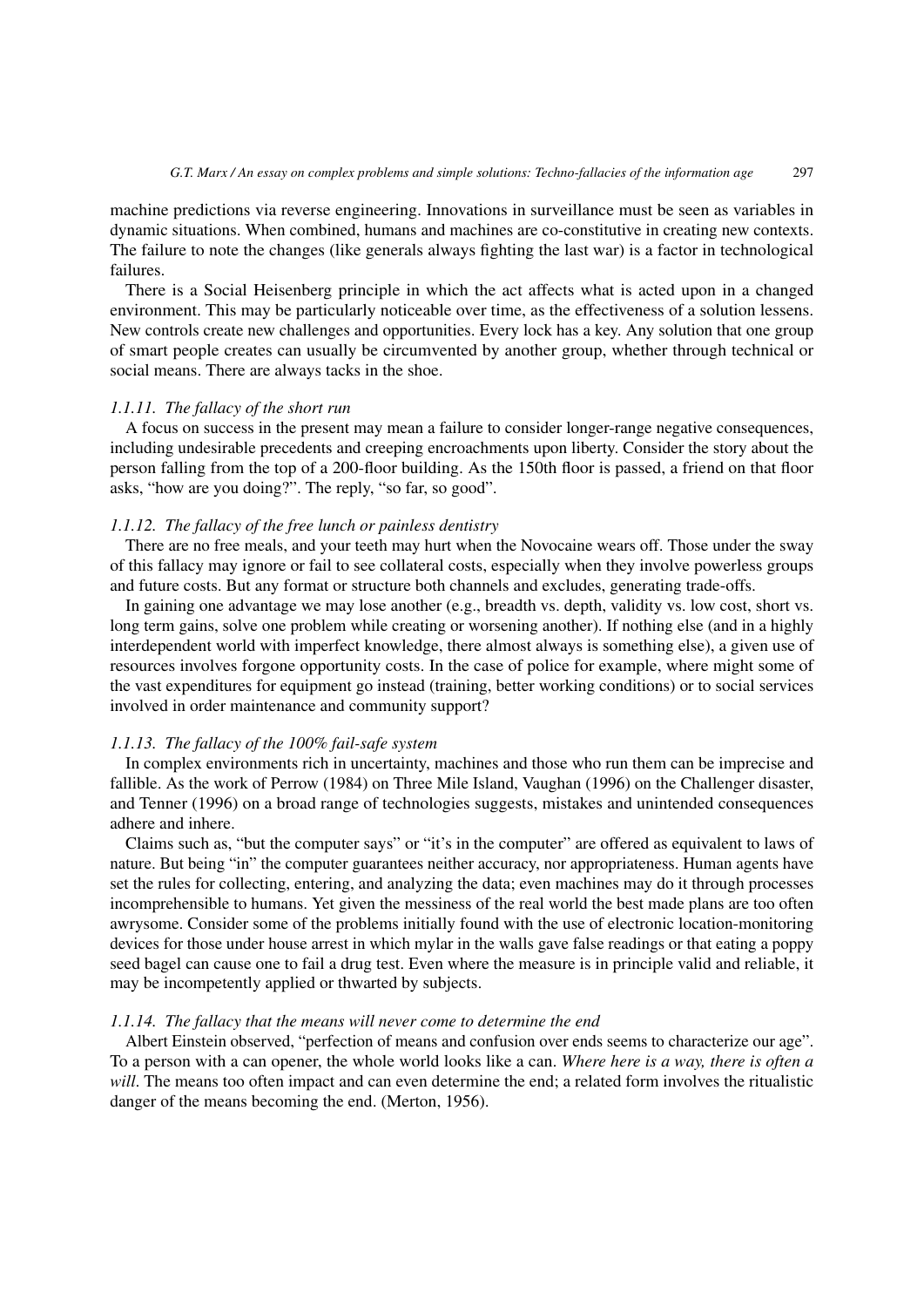It is vital for civilization (if not always for self- or organizational interests) that public policy start with goals – asking what is to be accomplished – instead of starting with a tool and asking how can it be applied. Problems should drive solutions rather than the reverse.

## *1.1.15. The fallacy that technology will always remain the solution rather than become the problem*

All of the above contribute to this capstone fallacy. Today's solutions often become (or contribute to) tomorrow's problems. Contrary to Dr. Frankenstein's experience, this fallacy involves the belief that we can fully control the technology, rather than the reverse. An aspect of this fallacy is failing to ask what the technology might lead to and what precedents it might create. A questionable means applied on behalf of an urgent goal is sometimes justified by the argument that "we can control it and will apply it only in this one narrow area". But given power differentials and temptation, there is a tendency toward surveillance creep, as a once-restricted tactic spreads to new uses, users a and targets and becomes normalized as "just business as usual".

The fallacies considered thus far tie directly to technology. We next turn to those more directly involving values, social consequences and beliefs about persons.

# *1.2. Fallacies involving values and persons*

Here, we find the view that people are objects to be controlled rather than citizens to be treated with dignity. Whatever the varied technologies, with each of the fallacies in this category, the proponent communicates a symbolic message of objectification and manipulation of the human in the service of presumed efficiency and effectiveness.

#### *1.2.1. The fallacy of neutrality*

When asked, "isn't the technology neutral?" George Orwell reportedly replied, "yes and so is the jungle". The neutrality argument can conceal the hidden hands and unequal social terrain often lurking in the background. Rob Pallitto (2013) offers a way of unmasking the haze here in suggesting the adoption of a bargaining perspective. In asking a series of questions involving surveillance subjects and the machines and human agents behind them, buried claims may be surfaced, such as how unequal the bargaining setting is. That also applies to the design of a tool, with regard to 10 principles suggested by the Design Justice Network, such as: are the voices of the subjects/communities impacted by the tool considered in its design? and, are traditional ways that may be currently working considered?

The distancing of the technology from its creators and its automatic (rather than direct human) application do not mean that the technology has equal impacts across society or that moral responsibility has been eliminated. The fallacy can mask power relations and draw attention from social and ethical questions involving fairness, reciprocity and accountability and racist and sexist outcomes.[10](#page-7-0) Singer Tom Lehrer's parody of Wernher von Braun's rockets applies: "where they go up and what they do when they come down depends on the technology, not me."

The neutrality fallacy denies the political character of much surveillance. If questions are merely technical, and if surveillance is neutral in its impact, then there is no need for discussion or negotiation, and the structural roots of the problem that remain unresolved.

A technology can fail to be neutral in several ways. Inequality in power and resources determines which groups are best positioned to sponsor the *development* of new technologies.

<span id="page-7-0"></span> $10N$ oble (2018) shows how search engines such as Google's are not neutral with respect to gender and race.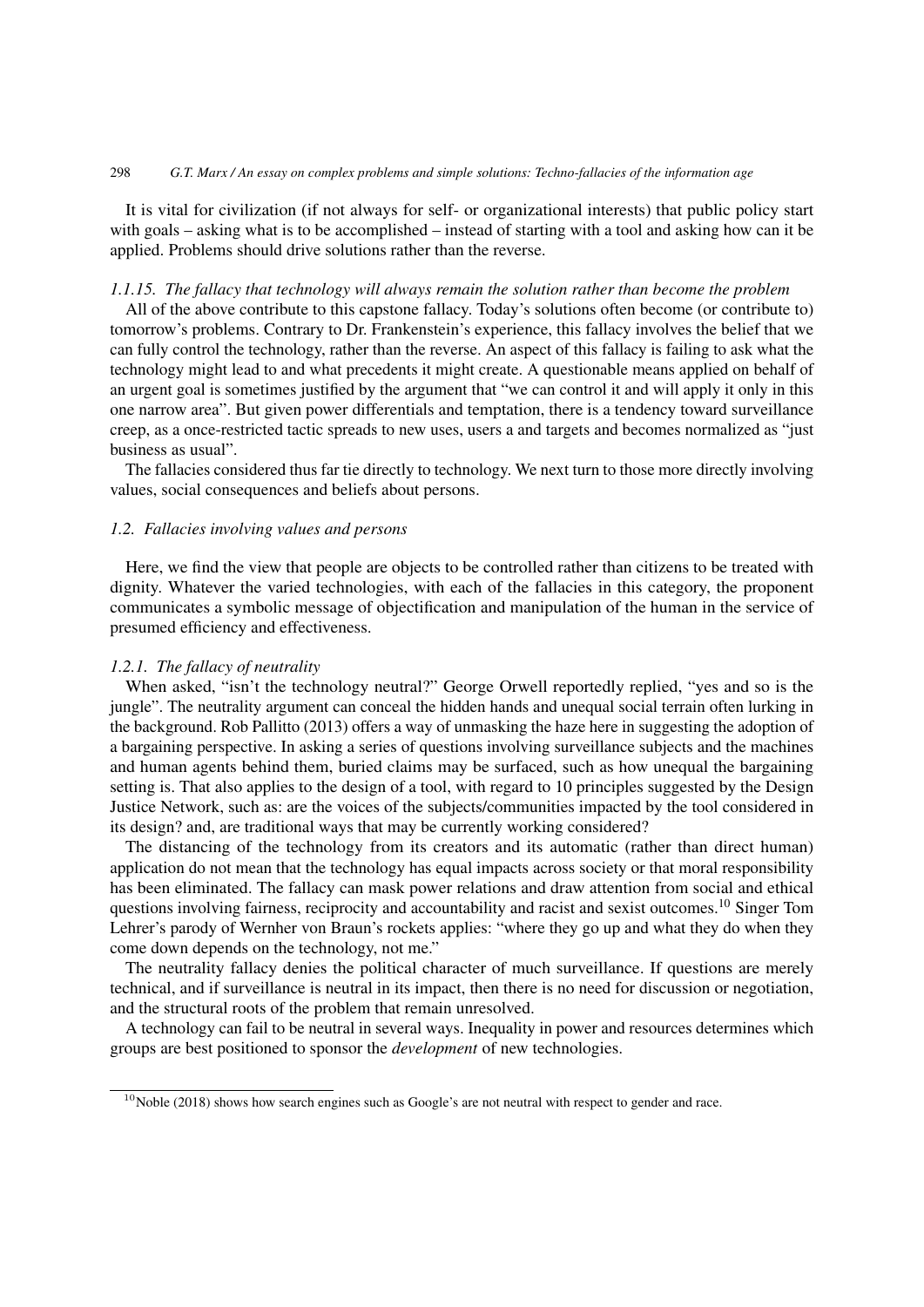Regardless of who develops the technology, it is rarely *equally available or useful* across society. The rich have little need to shoplift or to sleep behind malls, let alone under bridges and may persons can't afford fast track access at airports. Nor are the "equal opportunity" monitoring tools such as video-cameras and phone and computer monitoring that are applied to workers as likely to be used for executives.

Regardless of who develops the technology, it is rarely *equally available or useful* across society. In some ways modern means of communication and surveillance, from the printing press through to the Internet, tilt toward greater equality and participation. But the individual who can access the Internet just as a large organization can is not therefore made equal to them. To the extent that access is restricted by proprietary codes or cost, the ease or difficulty of using the tool is irrelevant. Furthermore, while the cost along with the skill required to use much of the technology has steadily decreased, the skill required to understand and fix it has in general steadily increased and is controlled by those owning the software, increasing dependence on, and trust in, distanced, unseen specialists not fully acting in the subject's interest.<sup>[11](#page-8-0)</sup>

# *1.2.2. The fallacy that personal information is just another kind of property or material to be bought, sold, altered and manipulated*

Personal information has a special quality, something that under some conditions is sacred and inviolate. It is not the same as raw materials or office furniture.

Europe recognizes this to a greater extent than has the United States. The former's concern to protect the dignity of the person (as broadly defined) restricts the sale of personal information, while in the U.S. the focus has been on regulating specific technologies, rather than applying broad principles such as respect for human dignity.

Those in the data warehouse and analysis business often show inconsistency and self-serving attitudes, toward personal information. On the one hand, in the collection phase, personal data is treated as a free public good, like air. It is just there waiting for whoever wants it. Yet once it is harvested, it becomes private property to be used as the possessor wishes, even including selling it back to those it pertains to (e.g., credit scores). This contrasts with other free goods such as radio transmissions or a photo of a person taken in a public place.

Even if viewing personal information as property is appropriate, there is likely a need for a safety net or equity principle guaranteeing a minimum threshold for withholding information. There must be limits on the extent to which data about persons is treated simply as a free good and commodity.

#### *1.2.3. The fallacy of implied consent and free choice*

Consent and choice are very difficult concepts to assess. To be meaningful choice should imply genuine alternatives and refusal costs that are not wildly exorbitant, absent that we have trickery, double-talk, and the frequent spoiled fruit of inequitable relationships. Individuals face cognitive limits on what they can know, and factors at many levels limit the amount of freedom in a "free" or willing choice. Certainly, one can protect one's privacy by not using a phone or computer or driving a car. But that is almost like saying if you breathe polluted air or drink contaminated water, you consent to these environmental circumstances. The conditions of modern life are often such that one can hardly avoid choosing actions that are subject to surveillance. While the surveillance may be justified on other grounds, it is disingenuous to call it a free and informed choice. Nor is it necessarily preferable because it seems less directly coercive.

<span id="page-8-0"></span> $11$ See for example Tusikov (2019) re how in retaining control over software, even after a consumer purchases a product, the company can monitor and control how products are used. You don't have to agree, but then you can't use the product.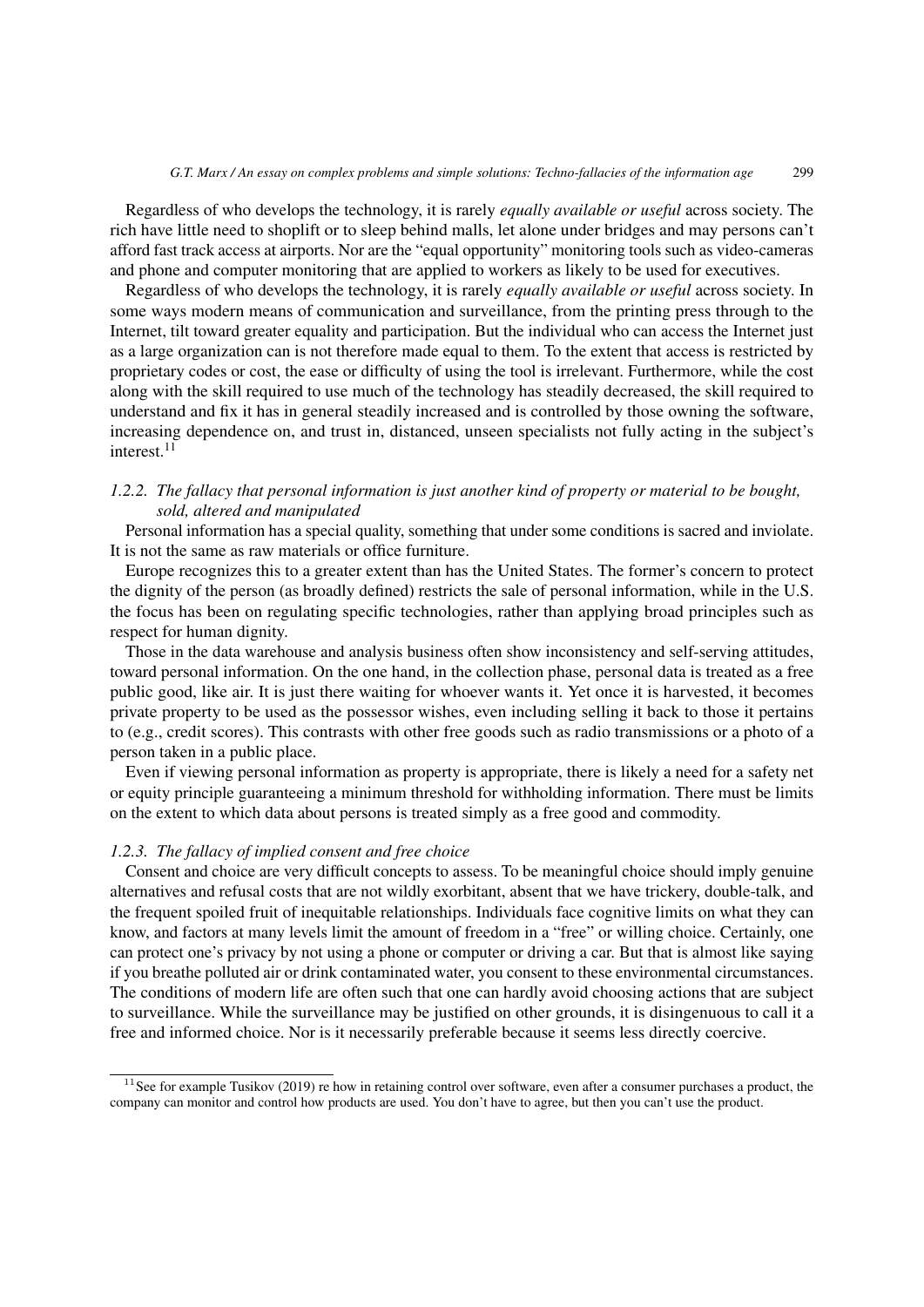#### *1.2.4. The fallacy of the velvet glove*

The softer means of implied consent in the above can be beguiling. It is hard to say "no" if you are unaware of what is going on and are not inconvenienced. Just because personal data can be collected relatively silently and non-invasively, does not justify doing it apart from the goals. Judge Brandeis noted that vigilance was most needed when purposes were benign. The same might be said for the softer, non-invasive means. Soft surveillance (Marx, 2017) is still surveillance. The challenges of "mandatory voluntarism" and "voluntary servitude" (Rosen, 1996) are vital topics for a democratic society and the person as a maker of genuine choices.

The seemingly non-problematic nature of choices that are not genuine choices may take attention away from other aspects. Even when there is genuinely free consent for given types of personal data collection and technological operations, that should not be seen as an open invitation to any type of data *analysis, usage and sharing*. Such is often the case with AI, and the merging of big, unrelated data sets gathered under different conditions.

## *1.2.5. The fallacy of meeting rather than creating consumer needs*

This fallacy overlaps the notion of free choice and implies that consumption "needs", including perceptions of an appropriate level of security, rise up spontaneously within the individual rather than being generated by entrepreneurs. Of course, there is always a mixture, but advocates seek to soften the harsher edges of manipulation by claiming that they are simply giving the public what it wants. Here, they deny the role played by propaganda, marketing strategies, unseen manipulation and the creation of desires, rather than the meeting of needs (however hard the latter is to define).

# *1.2.6. The fallacy that individuals are best controlled through fear*

Nineteenth-century positivist theories of law and the presumed link between rationality and conformity gave great force to the belief that the more anxiety people felt over discovery, apprehension and sanctioning for normative violations, the better their behaviour would be.

It is often impractical to watch everyone all the time. The effort to engender fear and apprehension is an important part of some contemporary surveillance rhetoric. Things are usually much more complex than the messengers claim. Democratic principles require respect for the individual and toleration of a degree of disorder as a concomitant of a free society.

Certainly, in many settings accountability increases proportionally with the visibility of compliance. But no such simple statement can be adequate for all complex human situations. Other factors being equal, good behavior is more likely to occur when individuals have participated in setting the standards, understand the reasons for them and feel respected by an organization. Climates of fear and suspicion work against innovation and adoption of new ways.

Even holding apart issues of effectiveness, means have a moral quality as well as ends. Policies to effect behavior out of fear, coercion (whether technical or social), and threat of punishment, while sometimes needed, need not be unleashed or unreflectively favored over other approaches.

#### *1.2.7. The fallacy that because it is possible to skate on thin ice, it is wise to do so*

When critics of technology point out possible negative consequences, a standard response is, "that's never happened" or "that couldn't happen". Yet foresight remains better than hindsight. It is unwise to wait until the dam breaks to decide to reinforce or move it. There was a time when the nuclear accident at Three Mile Island and the Alaska Exxon oil spill had not happened as well. It is not enough to show that a tactic has thus far been without disastrous consequences.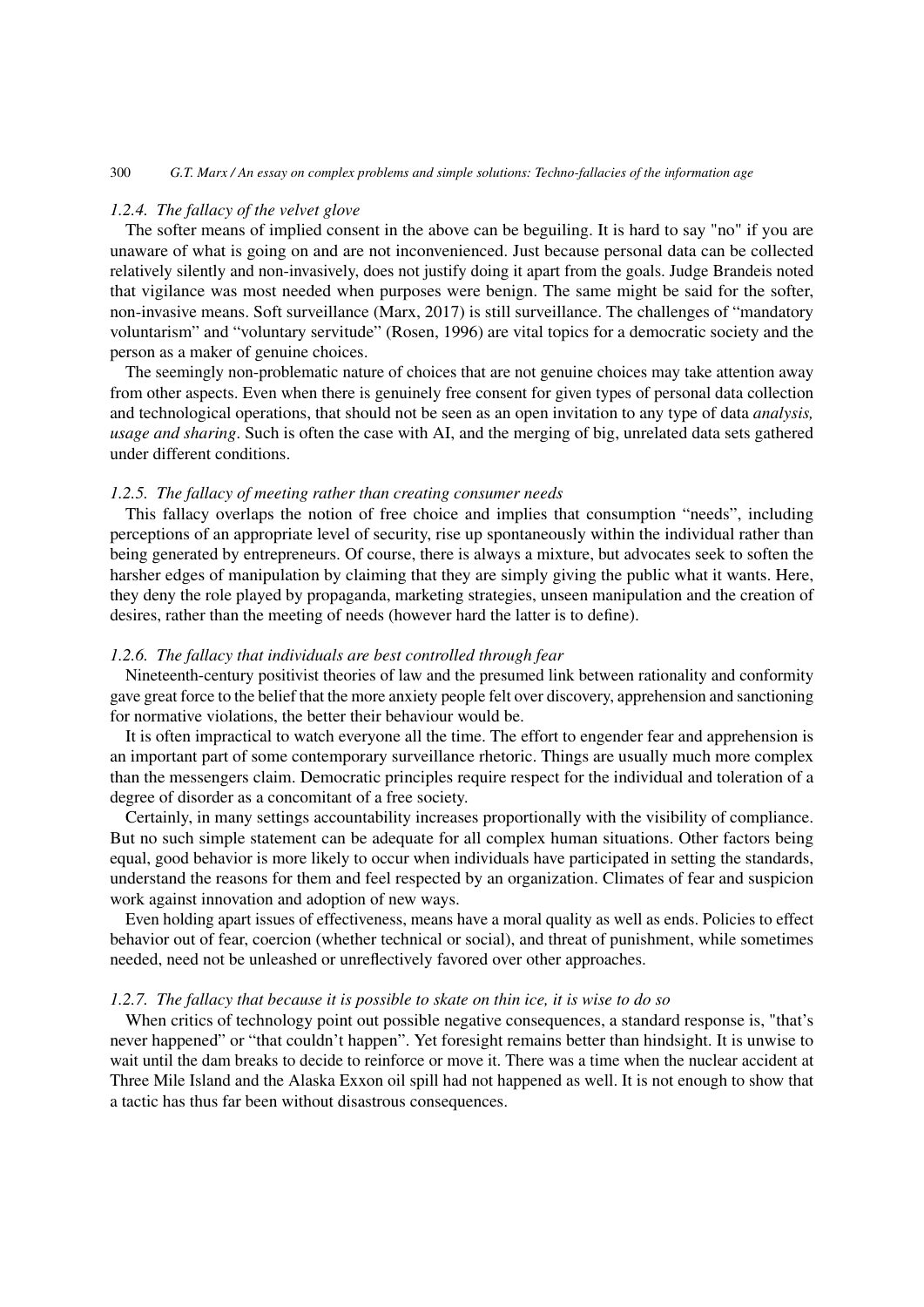#### *1.2.8. The fallacy of re-arranging the deck chairs on the titanic instead of looking for icebergs*

A cartoon shows a seated man with a knife stuck in his back. A doctor leaning over him says, "this will have to come out, but of course it doesn't address the deeper problem". And so it is with many quick-fix technical solutions to organizational or social problems; they are sometimes no more than Band-Aids on a haemorrhaging wound (e.g., removing benches from public areas as a response to homelessness).<sup>[12](#page-10-0)</sup>

The emphasis may be on the wrong problem as a result of bad analysis or political factors. Technical solutions are often sold as cleaner, quicker and less expensive – as something that can be done – relative to the messy business of dealing with people and trying to understand the complex cultural and organizational causes for many problems. As noted, the mindset may in turn lead to the distorted view that "if you can't fix the real problem, fix whatever the technology permits you to fix". In such cases Thoreau's (2015) observation in Walden holds:

> but lo! Men have become the tools of their tools. Our inventions are wont to be pretty toys which distract our attention from serious things.

Attention to deeper causes and bigger pictures (with the implication that broad changes in a system may be required) do not play very well in the short run when the focus is on the bottom line or in a moral panic.

While symptoms must often be treated as well as broader causes (if a bathtub is overflowing, the floor needs to be mopped, as well as turning off the faucet. Deeper analysis might even lead to the pessimistic conclusion that there are no realistic solutions, or none that do not bring other problems.

# *1.2.9. The fallacy of confusing data with knowledge and techniques with wisdom*

To varying degrees, all these fallacies reflect a broad, unquestioned faith in the efficacy of science and technology and the denial of trade-offs or the legitimation of specious trade-offs. Technologies for extracting and processing personal information are neither givens nor an automatic reflection of the natural world. The social hands behind the curtains and the levers of the machine need to be scoped out. Above all, technical mastery, or even knowledge, must never be equated with wisdom.

# 2. One person's fallacies can be another's truths

A necessary condition of wisdom is identifying and evaluating the web of tacit assumptions that are so intertwined with beliefs and action. The techno-fallacies discussed are illustrative and far from exhaustive. They differ in seriousness, and are expressed neither universally, nor with equal intensity and conviction.

This article has focused on views of the technophiles, often nesting in engineering, computer science, business, and government environments, as cheerleaders in a world seen to be on the brink, they too often uncritically, and optimistically, welcome the new surveillance. As noted, when the technophiles are forced to acknowledge problems with a new tool, they call for improved or breakthrough technology to resolve it.

They are techno-fallacies of the technophile. The more extreme advocates favour maximum security and minimum risk. They fail to appreciate the virtues of civil society and traditional borders and the

<span id="page-10-0"></span> $12$ Byrne and Marx (2011) and Marx and Guzick (2013), Marx (2017) analyze aspects of the engineering of social control.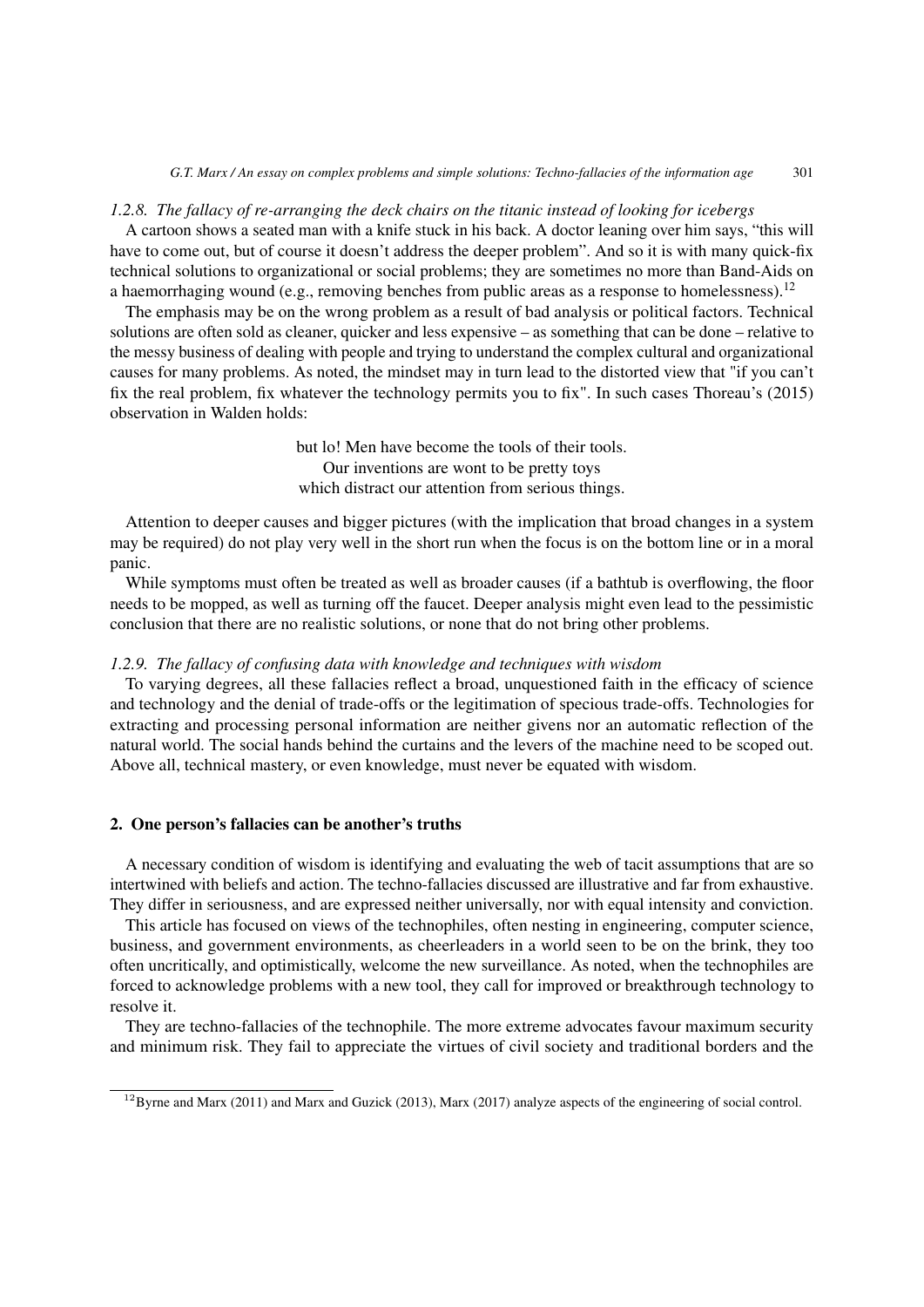ubiquity of social change, nor to recognize the limits on human rationality and control, let alone on human perfectibility and utopias.

The technophobe discussed above are not offered in a spirit of prohibiting new technology. Rather, they are offered in a spirit of sensitizing conservatism. This asks us to pause in the face of any proposed change and ask critical questions. Consistent with this spirit is the need to examine all claimants, including critics.

The world is filled with academic analysts who are often technophobes. They tend to be isolated in social science and humanities environments and too often talk only to each other. Sometimes they raise their concerns about technology explicitly, but more often their concerns appear as underlying themes or subtexts: for example, that we should be skeptical and suspicious about contemporary surveillance, and that the social analyst has a responsibility to sound the alarm. The extensive and intensive recording of "every move you make, every breath you take" is seen as a major element in the destruction of the human in an increasingly engineered, antiseptic, fail-safe, risk-adverse society. In the worldview of many technophobes, technology furthers inequality and domination and eliminates meaningful choices. Critics further argue that publicists for surveillance often deny the real motives and ignore unintended consequences.

Technophobes with extreme libertarianism and/or prejudicial skepticism too often fail to appreciate the advantages of technology, the virtues of community, and the dangers of anarchy, -thus holding their own fallacies, or sharing some with their opponents (for example, too cleanly separating the human and the machine).[13](#page-11-0) By adding "never" or otherwise reversing some of the statements listed in this article, we have some mirror-image fallacies of the technophobic (e.g., the fallacy that technical solutions are never to be preferred). $14$ 

But critics have some distinctive fallacies as well: the fallacy that the sky is falling or the apocalypse is approaching; that if you can imagine bad things happening, they surely will; that the people always know what's best (the populist fallacy); that privacy is an unlimited good (or if some is good, more must be better); that privacy is primal (i.e., that it ought to take precedence over other values); that privacy is only an individual value rather than a social value; that privacy can only be taken from someone, rather than imposed upon them; that because something worked (or failed) in the past, it will in the future; that technology is always the problem and never the solution (the Luddite fallacy); and related to this, that technology can only be used to cross informational borders rather than to protect them.

Of course, Karl Mannheim notwithstanding, the academic analyst who tries to stand above the fray and between the technophilic and the technophobic may show fallacies as well. The analyst sees and speaks from a particular social location with values and interests. Those on the front lines – whether those who want to unleash or stop a technology – don't share the analyst's effort to be neutral, or at least independent.

A fallacy list surfacing the tacit and debatable assumptions of the academic is also in order. Such a list might start with these: the risk-free Monday-Morning Quarterbacking; the overly broad academic generalization; the dressing of common sense (or non-sense) in multi-syllabic jargon replete with esoteric references; the use of Ockham's razor to nit-pickingly slice the world into too many categories; the timid waffling in the face of complexity and always imperfect data; the failure to clearly enough differentiate

<span id="page-11-0"></span><sup>&</sup>lt;sup>13</sup>That distinction worked for much of human history. But with the increasing inter-dependence seen with cyborgs, advanced robots, implants and people hooked up to machines, the lines are less clear now.

<span id="page-11-1"></span> $14$ Of course, many critics are not technology-phobic, rather they question the design, uses and control of the technology and wish to see it disproportionately pointed upward, rather than downward, as it currently is, with a more explicit focus on inequity and social injustice and leveller playing fields.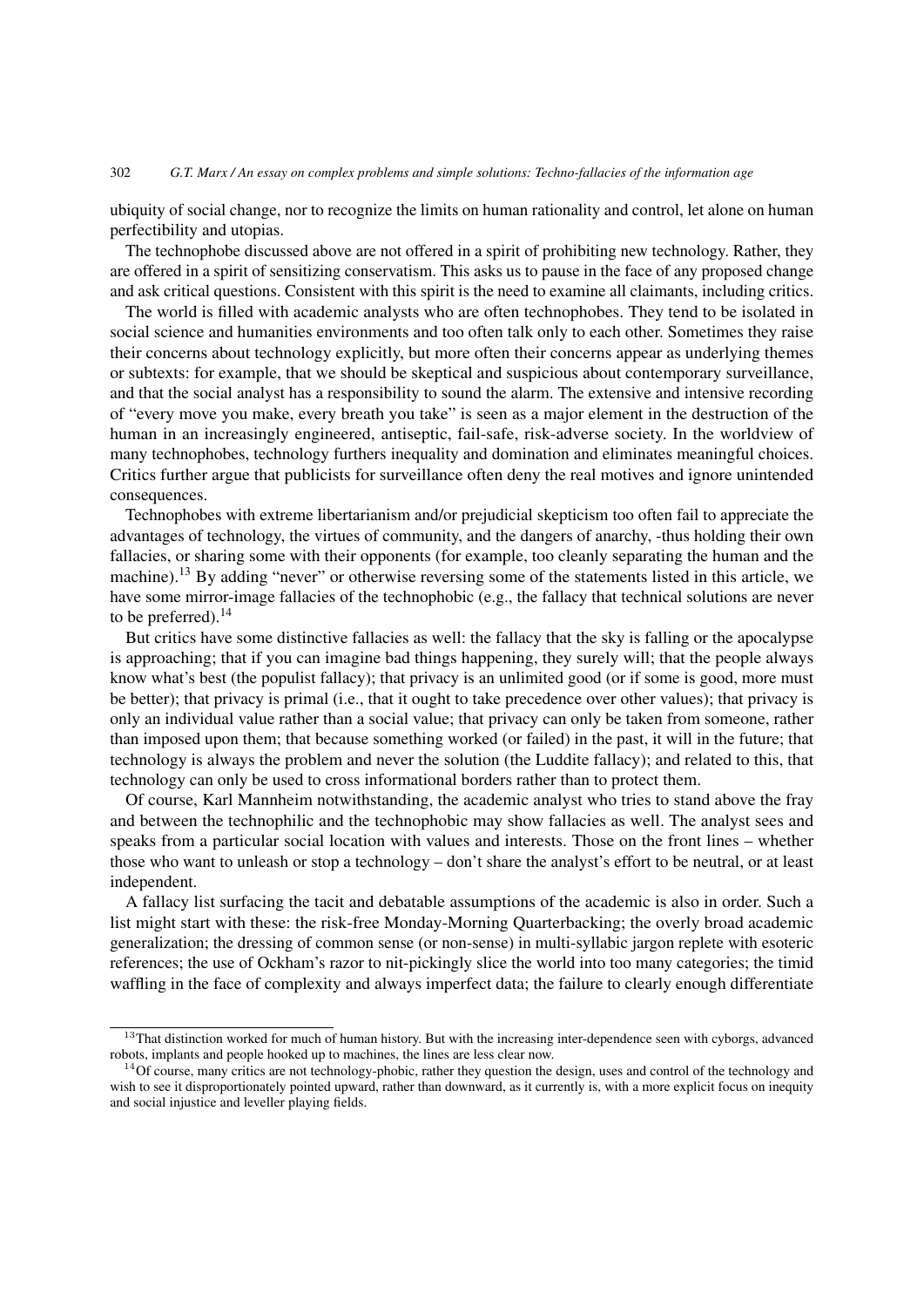value statements from scientific statements; and the reverse of failing to specify how the empirical within the value might be assessed.

Besides understanding the claimant's assumptions and possible fallacies, and to further dialogue, we also need to know what rules the claimant plays by. The worldview of those who start with advocacy rather than analysis is by definition more narrowly self-serving. The rhetorical devices expected there differ from those of the academic analyst, who must start with questions not answers and question all claimants. The scholar of course serves his or her interests in the pursuit of truth. But especially because they are making truth claims, they must also strive for consistency and a strong tilt toward logic and evidence because that is right and can add legitimacy.

An academic analyst should offer data, methods, concepts and theories in an open, civil, selfinterrogating, and critical environment. This should be accompanied by healthy doses of qualification, caution and humility (given dynamic situations, measurement challenges, and the paradoxes of the sociology of knowledge) in the face of complex, interdependent problems.

Undue confidence can be a danger for science and technology advocates. Undue timidity can be a danger for academic analysts as well. For complex issues of social policy, limits must be acknowledged, but they must not immobilize. One can rarely wait until all the data are in and there is scientific consensus. Even then, the non- scientific aspects of values and goals remain.

With the above cautions, analysts are often called upon for advice. In offering advice they must try to keep statements of fact distinct from statements of value, while acknowledging the tensions and interconnections between them. The key is awareness and tentativeness (or at least continual openness to examining assumptions and alternatives). The presence of values is nothing to run from. Indeed, the failure to acknowledge values and to coat them in the camouflage of pseudo-scientific neutrality and precision is at the heart of many problems. The quest for absolute objectivity and nonjudgmental fiddling can make one a moral eunuch in the face of a deaf world on the brink.

# References

Bell, W. (1997). *Foundations of futures studies: History, purposes, and knowledge*. New Brunswick, NJ: Transaction Publishers. Byrne, J., & Marx, G. (2011). Technological innovations in crime prevention and policing. A review of the research on implementation and impact. *Journal of Police Studies*, *20*(3), 17-40.

- Cohen, S. (2011). *Folk devils and moral panics*: Routledge.
- Coser, L. A. (1964). The Social Functions of Conflict. Glencoe, Ill. Free Press.
- Design Justice Network at https://designjustice.org/. 2022.
- Fleury-Steiner, B. (2019). Deportation Platforms: The AWS-ICE Alliance and the Fallacy of Explicit Agendas. *Surveillance & Society*, *17*(1/2), 105-110.
- Goode, E., & Ben-Yehuda, N. (1994). Moral panics: Culture, politics, and social construction. *Annual Review of Sociology*, *20*(1), 149-171.
- Gramsci, A. (2000). *The Gramsci reader: selected writings*, 1916–1935 (Forgacs Ed.). New York: NYU Press.
- Hofstadter, R. (1965). *The paranoid style in American politics and Other Essays*. New York: Knopf Publishers.
- James, W. (1950). The Principles of Psychology. In. New York: Dover Books.

Lee, A., & Lee, E. B. (1939). *The fine art of propaganda*. New York: Harcourt Brace.

Lowenthal, L., & Guterman, N. (1949). *Prophets of deceit*. New York: Harper & Brothers.

Mannheim, K. (2015). *Ideology and utopia: An Introduction to the Sociology of Knowledge*. Eastford, Conn: Martino Books.

- Marx, G. T. (2006). Soft surveillence: a growth of mandatory volunteerism in collecting personal information "Hey Buddy Can You Spare a DNA? In T. Monahan (Ed.), *Surveillance and security: Technological politics and power in everyday life*: Taylor & Francis.
- Marx, G. T. (2015). Technology and social control: : The Search for the Illusive Silver Bullet Continues. In *Encyclopedia of the Social & Behavioral Sciences, 2nd edition*.
- Marx, G. T. (2017). *Windows into the soul. Surveillance and society in an age of high technology*. Chicago: Univ. of Chicago Press.